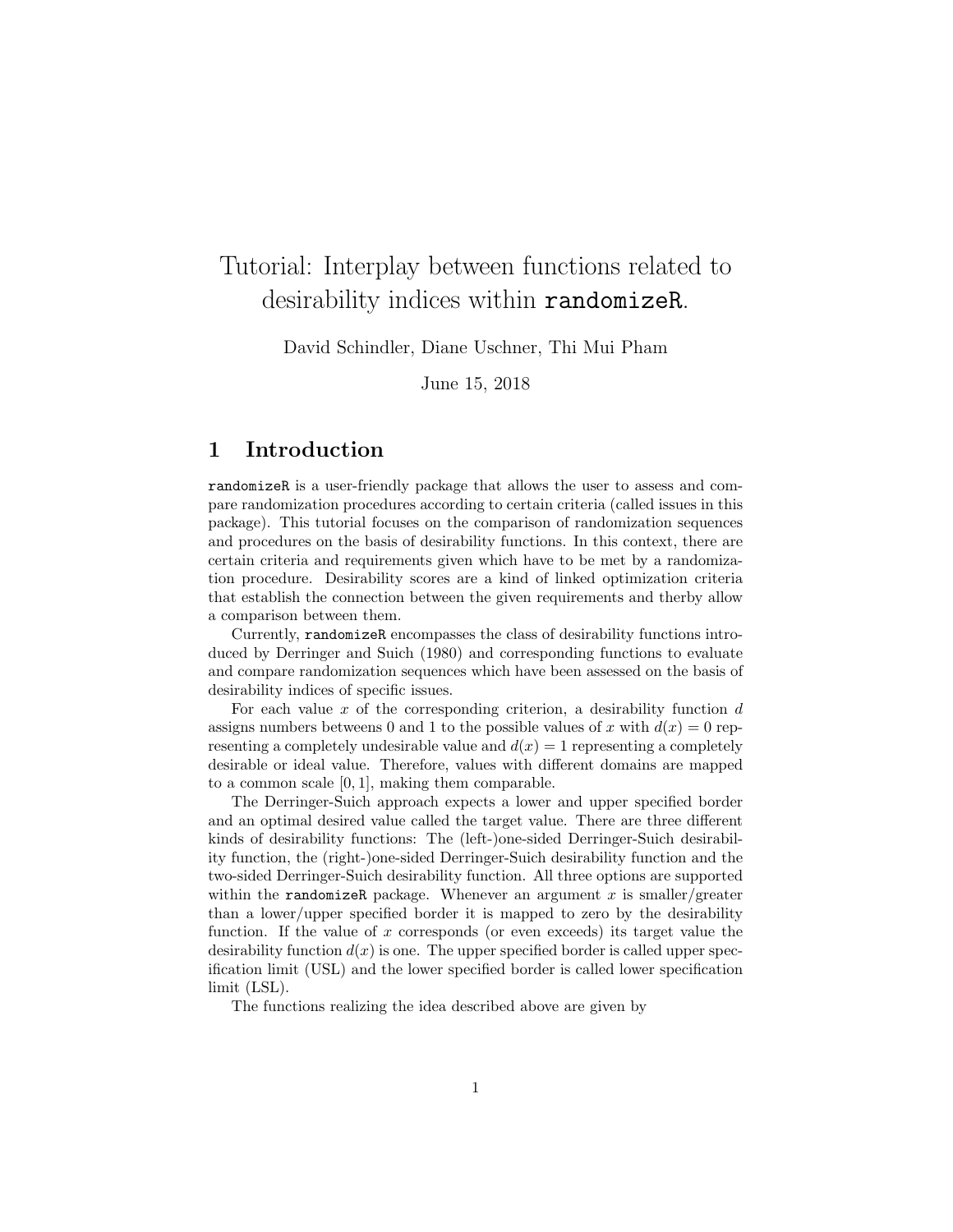```
derFunc
getDesScores
evaluate
probUnDes
plotDes
plotEv
```
In order to use the functions mentioned above, we have to load the randomizeR package into the library:

library(randomizeR)

## 2 Working example

Assume we would like to assess the full set of randomization sequences of sample size 4 generated by the Random Allocation Rule and based on specific issues. The behaviour of randomization sequences with respect to these issues can be evaluated by the assess function:

```
sequences <- getAllSeq(rarPar(4))
issue1 <- corGuess("CS")
issue2 <- chronBias("linT", 0.25, "exact")
endp \leq normEndp(mu = c(0,0), sigma = c(1,1))
A <- assess(sequences, issue1, issue2, endp = endp)
A
##
## Assessment of a randomization procedure
##
## design = RAR
## N = 4## K = 2## groups = A B
##
##
## The first 3 rows of 6 rows of D:
##
## Sequence Probability propCG(CS) P(rej)(linT)
## 1 BBAA 0.167 0.625 0.060
## 2 BABA 0.167 0.750 0.047
## 3 ABBA 0.167 0.750 0.043
## ...
```
However, the assessment output of different issues usually have different domains making the comparison difficult. By using desirability functions the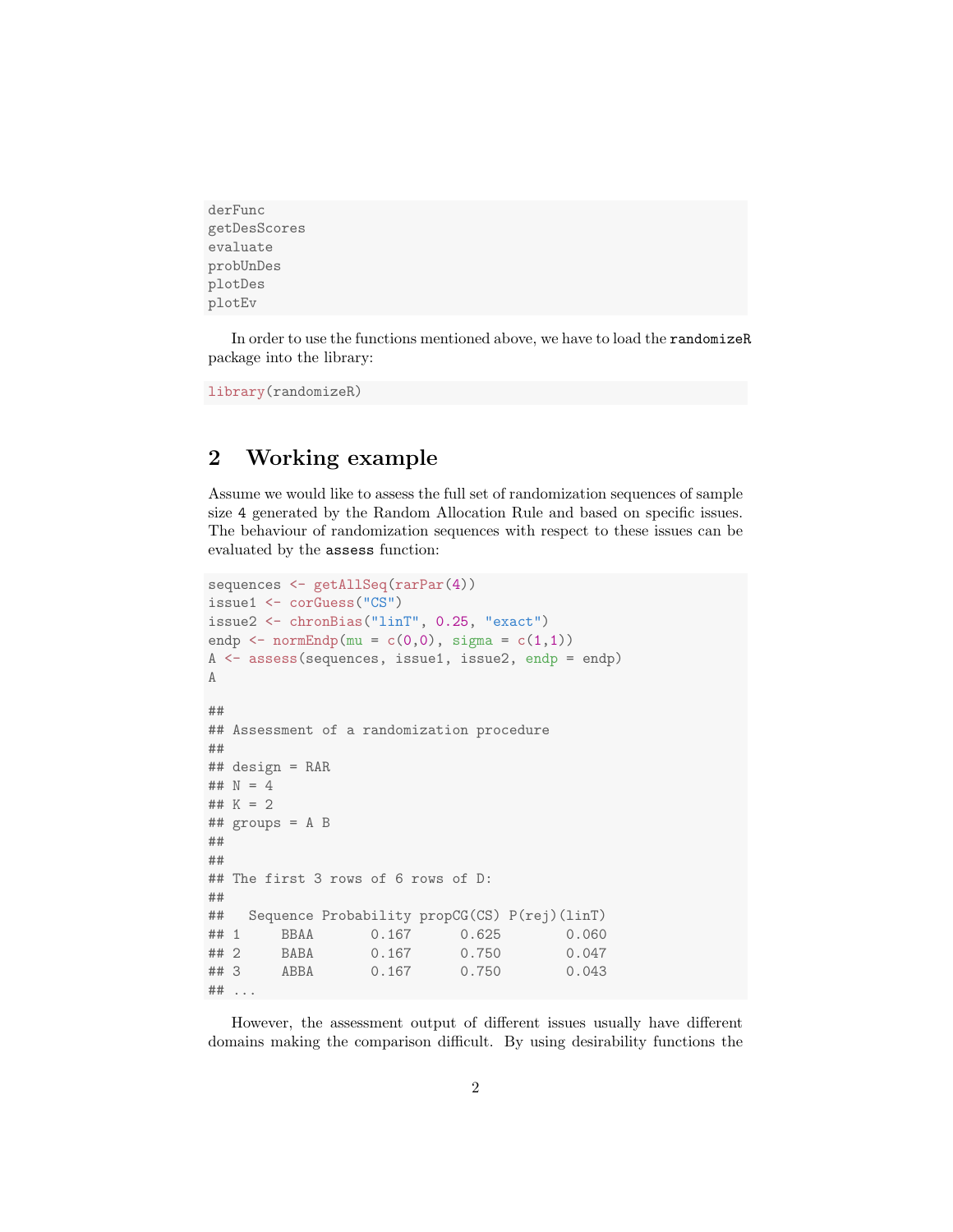assessment output is scaled to  $[0, 1]$ . In this package derFunc represents both the one and two-sided desirability functions according to Derringer and Suich.

```
d1 \leftarrow derFunc(0.5, 0.75, 1)d1
##
## Object of class "derringerRs"
##
## desirability function = derringerRs(0.5, 0.75, 1)
## SLs = 0.75
## b = 1## TV = 0.5
d2 \leftarrow derFunc(0.05, 0.1, 1)d2
##
## Object of class "derringerRs"
##
## desirability function = derringerRs(0.05, 0.1, 1)
## SLs = 0.1
## b = 1## TV = 0.05
```
The desirability functions defined above are right- and left-sided respectively. By applying the getDesScores function to the assessment output together with the specified desirability functions the behaviour of randomization sequences is evaluated and scaled to  $[0, 1]$ . By combining the individual desirabilities values of the issues using the geometric mean, the overall desirability of a given randomization sequence is computed.

```
D1 <- getDesScores(A, d1, d2)
print(D1$D, digits = 3)
## Sequence Probability d(propCG(CS)) d(P(rej)(linT)) geometricMean
## 1 BBAA 0.167 0.5 0.804 0.634
## 2 BABA 0.167 0.0 1.000 0.000
## 3 ABBA 0.167 0.0 1.000 0.000
## 4 BAAB 0.167 0.0 1.000 0.000
## 5 ABAB 0.167 0.0 1.000 0.000
## 6 AABB 0.167 0.5 0.804 0.634
```
Notice that regarding the expected proportion of correct guesses and with respect to the right-sided desirability function d1 only two of six sequences are not mapped to zero. Thus, the values of correct guesses of sequences  $2 - 5$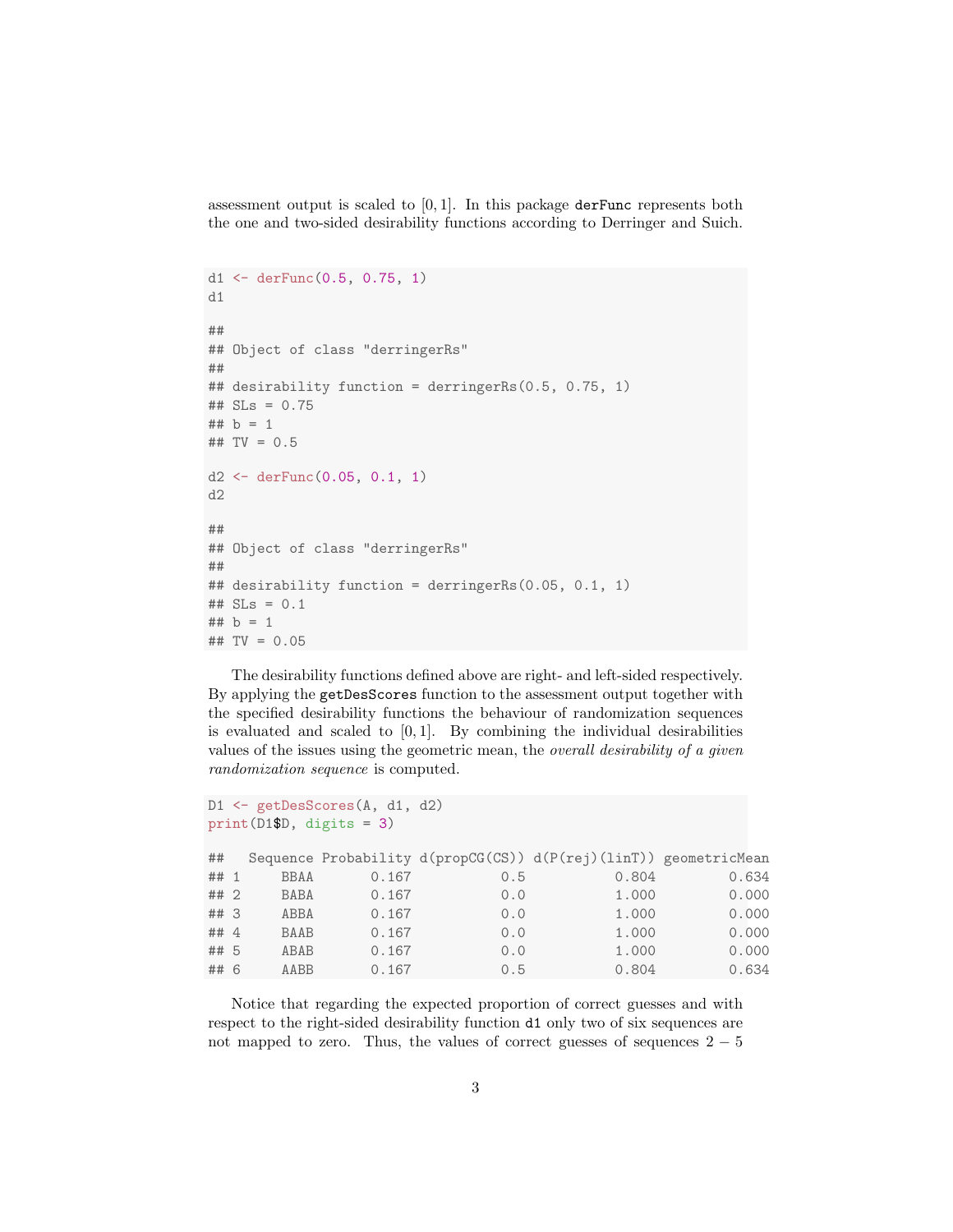are undesirable. On the other hand, regarding linear time trend (chronological bias) and with respect to the desirability function d2 the respective sequences are completely desirable as they are all mapped to 1. The last column displays the overall desirability. Notice that if the value of any considered issue is completely undesirable, then the corresponding overall desirability is zero.

The getDesScore function also allows specifying weights in order to adjust the computation of the overall desirability, i.e. the geometric mean. If, like in the case above, the weights are not specified, then the issues are equally weighted.

```
getDesScores(A, d1, d2, weights = c(5/6, 1/6))##
## Object of class "desScores"
##
## design = RAR
## N = 4## K = 2## groups = A B
## desFuncs = derringerRs(0.5, 0.75, 1) derringerRs(0.05, 0.1, 1)
## weights = 0.833 0.167
##
##
## The first 3 rows of 6 rows of D:
##
## Sequence Probability d(propCG(CS)) d(P(rej)(linT)) geometricMean
## 1 BBAA 0.167 0.5 0.804 0.541
## 2 BABA 0.167 0.0 1.000 0.000
## 3 ABBA 0.167 0.0 1.000 0.000
## ...
```
By applying the summary function to this object it summarizes the results by means of statistics like mean, median, min, max etc. Therefore, the third column of the summary output represents the *overall desirability of a given ran*domization procedure.

```
## d(propCG(CS)) d(P(rej)(linT)) geometricMean
## mean 0.167 0.935 0.211
## sd 0.258 0.101 0.327
## max 0.500 1.000 0.634
## min 0.000 0.804 0.000
## x05 0.000 0.804 0.000
## x25 0.000 0.804 0.000
## x50 0.000 1.000 0.000
```
summary(D1)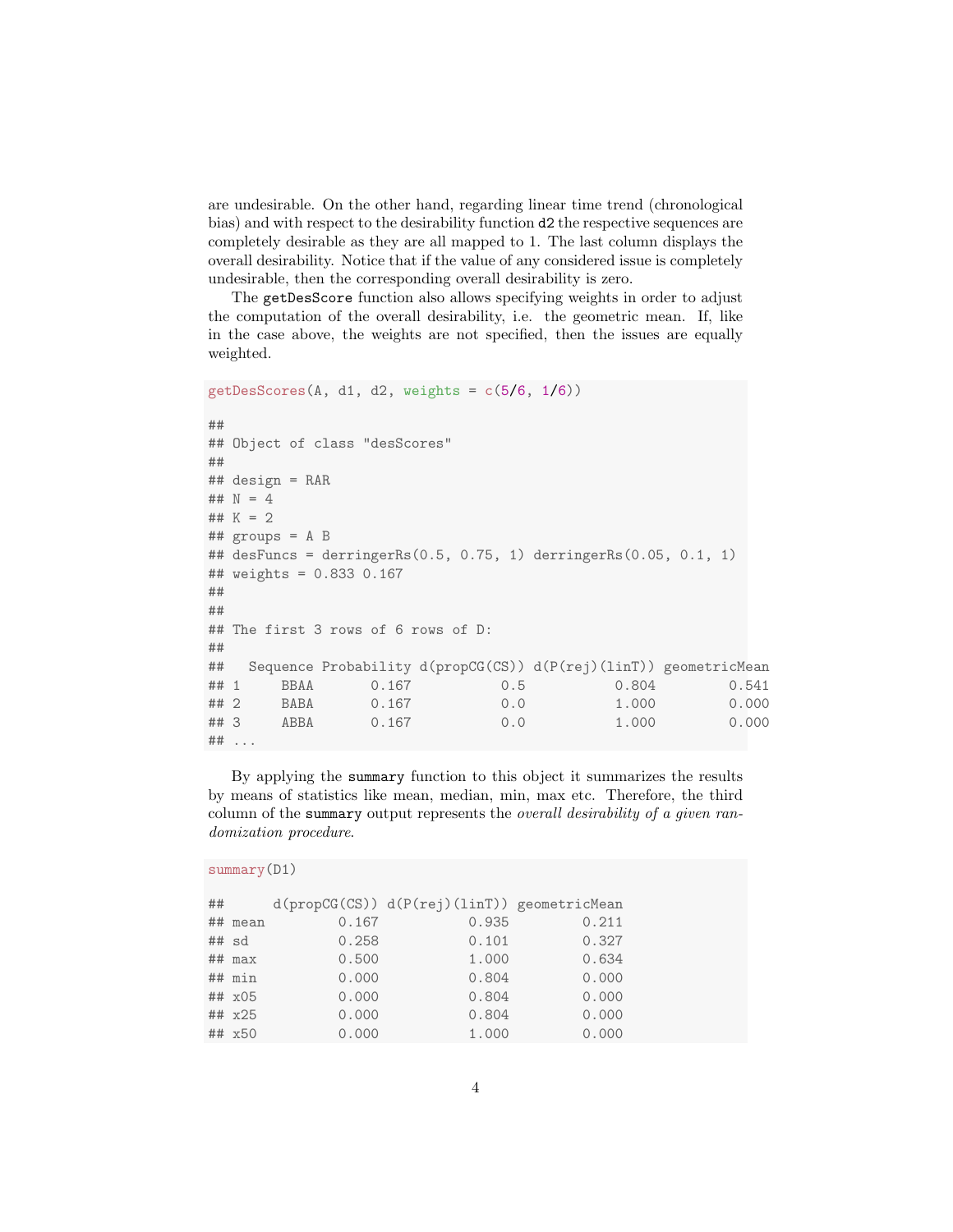| ## x75 | 0.500 | 1.000 | 0.634 |
|--------|-------|-------|-------|
| ## x95 | 0.500 | 1.000 | 0.634 |

The randomizeR package also offers the option of visualization by plotting an desScore object. Moreover, by specifying the variable quantiles, the user can decide whether the quantiles should be depicted in the plot or not. This alllows a visualization of the summarized results (see above).

plotDes(D1, quantiles = TRUE)



Now, suppose we would like to perform a comparison of sequences from different randomization procedures. Then this can be done by using the evaluate function. It expects a number of objects resulting from getDesScores and summarizes their results according to a given statistic. The user can choose between mean, median, min or max. If no statistic is specified then it is set to mean.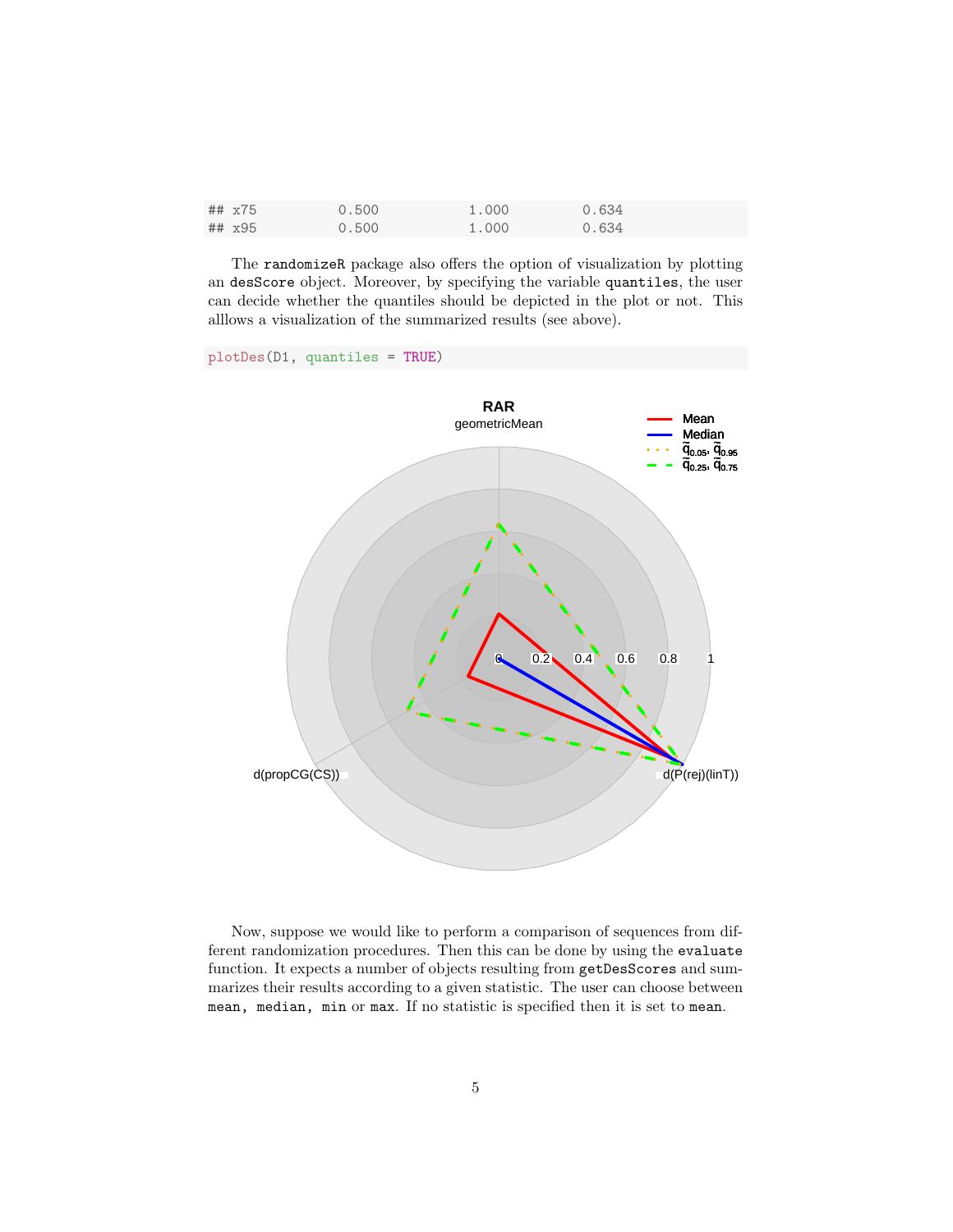```
issue1 <- corGuess("CS")
issue2 \leftarrow chronBias(type = "linT", theta = 1/4, method = "exact")
RAR <- getAllSeq(rarPar(4))
BSD \leq getAllSeq(bsdPar(4, mti = 2))
A1 \leq assess(RAR, issue1, issue2, endp = normEndp(c(0,0), c(1,1)))
A2 \leq assess(BSD, issue1, issue2, endp = normEndp(c(0,0), c(1,1)))
d1 \leftarrow derFunc(TV = 0.5, 0.75, 2)d2 \leftarrow derFunc(0.05, c(0, 0.1), c(1, 1))DesScore \leq getDesScores(A1, d1, d2, weights = c(5/6, 1/6))
DesScore2 \leftarrow getDesScores(A2, d1, d2, weights = c(5/6, 1/6))
evaluate(DesScore, DesScore2)
##
## Object of class "evaluation"
##
## desFuncs = derringerRs(0.5, 0.75, 2) derringerTs(0.05, 0, 0.1, 1, 1)
## weights = 0.833 0.167
## statistic = mean
##
## RandProc d(propCG(CS)) d(P(rej)(linT)) geometricMean
## 1 RAR 0.083 0.871 0.101
## 2 BSD(2) 0.562 0.873 0.566
```
Looking at the corresponding output of getDesScores, we recognize that the desirability functions map a lot of values to zero, i.e. a lot of undesired sequences are among the assessed ones:

```
print(DesScore$D, digits = 3)
```

| ##   |             |       |      | Sequence Probability d(propCG(CS)) d(P(rej)(linT)) geometricMean |       |
|------|-------------|-------|------|------------------------------------------------------------------|-------|
| ## 1 | <b>BBAA</b> | 0.167 | 0.25 | 0.804                                                            | 0.304 |
| ## 2 | <b>BABA</b> | 0.167 | 0.00 | 0.943                                                            | 0.000 |
| ##3  | ABBA        | 0.167 | 0.00 | 0.866                                                            | 0.000 |
| ## 4 | <b>BAAB</b> | 0.167 | 0.00 | 0.866                                                            | 0.000 |
| ## 5 | ABAB        | 0.167 | 0.00 | 0.943                                                            | 0.000 |
| ## 6 | AABB        | 0.167 | 0.25 | 0.804                                                            | 0.304 |

## print(DesScore2\$D, digits = 3)

| ##   |             |        |      | Sequence Probability $d(propCG(CS)) d(P(rej)(linT))$ geometricMean |       |
|------|-------------|--------|------|--------------------------------------------------------------------|-------|
| ## 1 | <b>BAAA</b> | 0.0625 | 1.00 | 0.892                                                              | 0.981 |
| ## 2 | ABAA        | 0.0625 | 1.00 | 0.891                                                              | 0.981 |
| ##3  | <b>BBAA</b> | 0.1250 | 0.25 | 0.804                                                              | 0.304 |
| ## 4 | AABA        | 0.1250 | 1.00 | 0.891                                                              | 0.981 |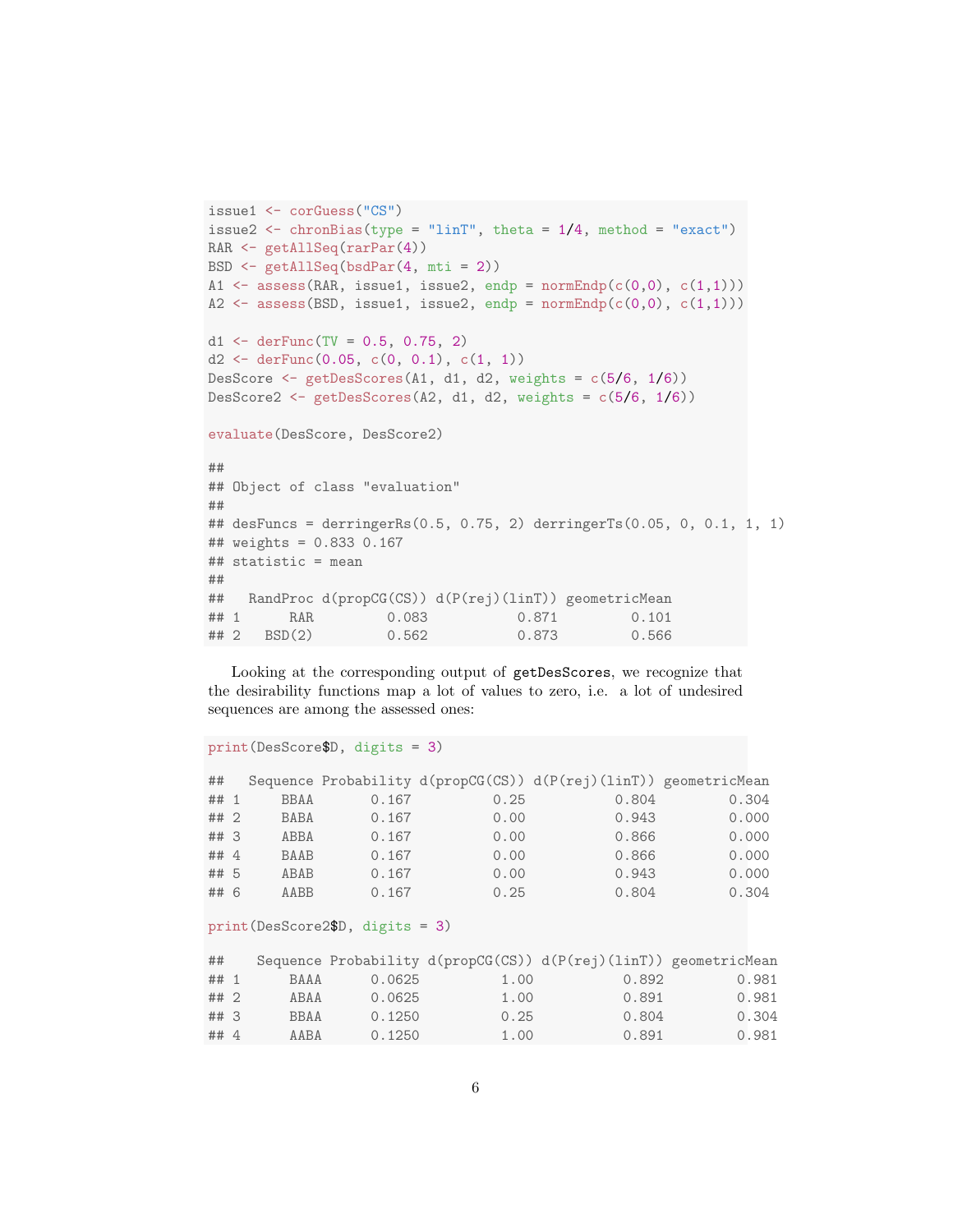| ## 5  | <b>BABA</b> | 0.0625 | 0.00 | 0.943 | 0.000 |
|-------|-------------|--------|------|-------|-------|
| ## 6  | ABBA        | 0.0625 | 0.00 | 0.866 | 0.000 |
| ## 7  | <b>BAAB</b> | 0.0625 | 0.00 | 0.866 | 0.000 |
| ## 8  | ABAB        | 0.0625 | 0.00 | 0.943 | 0.000 |
| ## 9  | <b>BBAB</b> | 0.1250 | 1.00 | 0.891 | 0.981 |
| ## 10 | AABB        | 0.1250 | 0.25 | 0.804 | 0.304 |
| ## 11 | <b>BABB</b> | 0.0625 | 1.00 | 0.891 | 0.981 |
| ## 12 | <b>ABBB</b> | 0.0625 | 1.00 | 0.892 | 0.981 |

This observation raises the question which randomzation procedure produces more undesired randomization sequences with respect to certain issues and desirability functions? The function probUnDes computes the probability of having desirabilty scores of zero for each desirability function applied to an issue:

```
probUnDes(DesScore)
##
## Object of class "probUnDesirable"
##
## design = RAR
## N = 4## K = 2## desFuncs = derringerRs(0.5, 0.75, 2) derringerTs(0.05, 0, 0.1, 1, 1)
## weights = 0.833 0.167
##
## P(d(propCG(CS))=0) P(d(P(rej)(linT))=0) P(geometricMean=0)
## 1 0.667 0 0.667
probUnDes(DesScore2)
##
## Object of class "probUnDesirable"
##
## design = BSD(2)## N = 4## K = 2## desFuncs = derringerRs(0.5, 0.75, 2) derringerTs(0.05, 0, 0.1, 1, 1)
## weights = 0.833 0.167
##
## P(d(propCG(CS))=0) P(d(P(rej)(linT))=0) P(geometricMean=0)
## 1 0.25 0 0.25
```
Thus, the probability of having undesired sequences is more than twice as high for the Random Allocation Rule than for the Big Stick design. A graphical method of displaying the comparison of randomization procedures is given by the plotEv function. It can be applied to an evaluation object which results from the evaluate function.